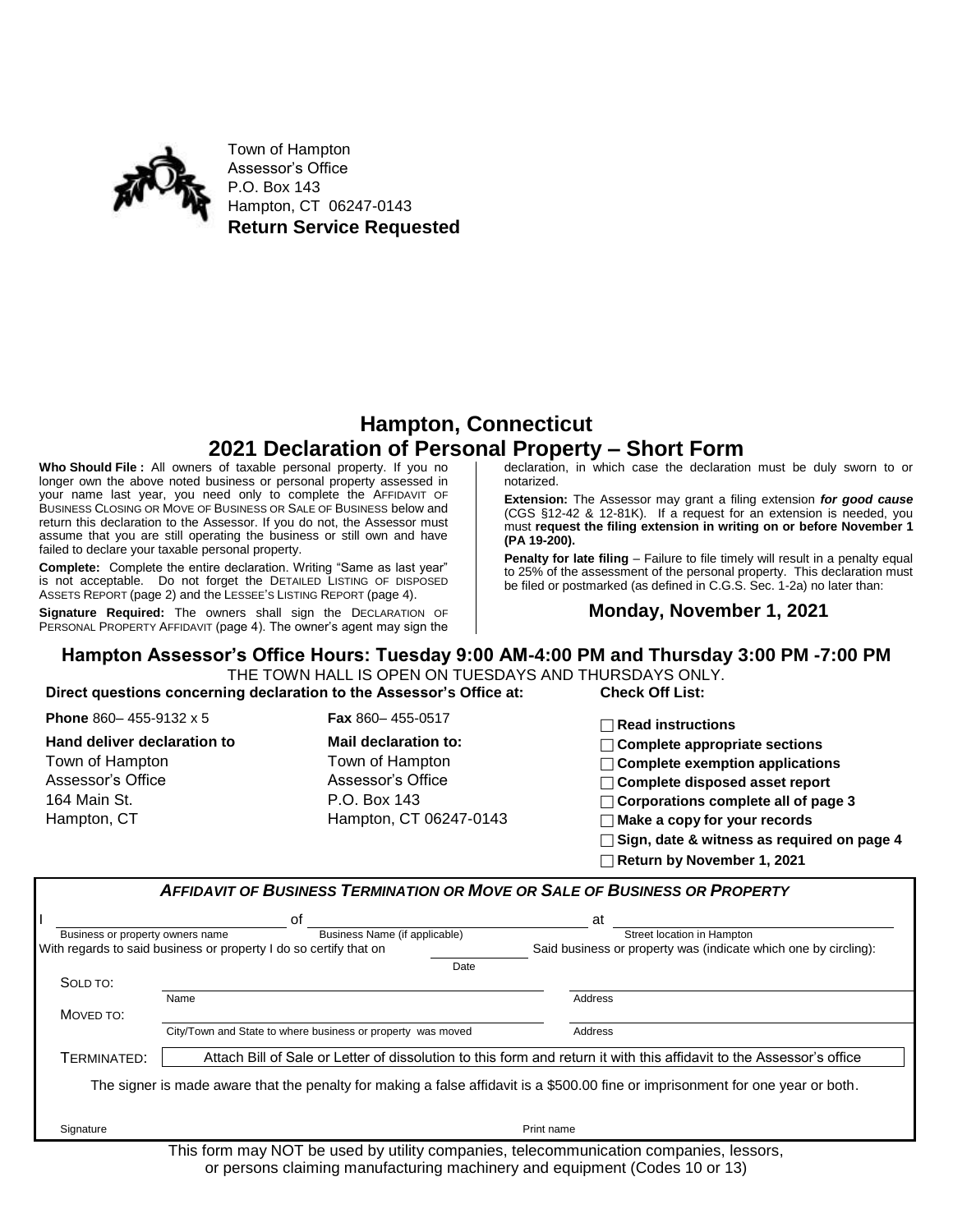#### **2021 PERSONAL PROPERTY DECLARATION – SHORT FORM Commercial and financial information is not open to public inspection.**

*TAXABLE PROPERTY INFORMATION*Give actual acquisition costs including any additional charges for transportation and installation by year for each type of property described.

**COPY AND ATTACH ADDITIONAL SHEETS IF NEEDED** 

| Circle<br>One  | #12 - Commercial Fishing Apparatus<br>#17 - Farm machinery                                                              |           | or                       | Circle<br>One  | #18 - Farm Tools<br>#19 - Mechanics Tools         | or           |                          | Assessor's<br><b>Use Only</b> |
|----------------|-------------------------------------------------------------------------------------------------------------------------|-----------|--------------------------|----------------|---------------------------------------------------|--------------|--------------------------|-------------------------------|
| Year<br>Ending | Original cost, trans-<br>portation & installation                                                                       | %<br>Good | Depreciated Value        | Year<br>Ending | Original cost, trans-<br>portation & installation | $\%$<br>Good | <b>Depreciated Value</b> |                               |
| $10 - 1 - 21$  |                                                                                                                         | 95%       |                          | $10 - 1 - 21$  |                                                   | 95%          |                          |                               |
| $10-1-20$      |                                                                                                                         | 90%       |                          | $10 - 1 - 20$  |                                                   | 90%          |                          |                               |
| $10 - 1 - 19$  |                                                                                                                         | 80%       |                          | $10 - 1 - 19$  |                                                   | 80%          |                          | #12                           |
| $10 - 1 - 18$  |                                                                                                                         | 70%       |                          | $10 - 1 - 18$  |                                                   | 70%          |                          |                               |
| $10 - 1 - 17$  |                                                                                                                         | 60%       |                          | $10 - 1 - 17$  |                                                   | 60%          |                          | #17                           |
| $10 - 1 - 16$  |                                                                                                                         | 50%       |                          | $10 - 1 - 16$  |                                                   | 50%          |                          |                               |
| $10 - 1 - 15$  |                                                                                                                         | 40%       |                          | $10 - 1 - 15$  |                                                   | 40%          |                          | #18                           |
| Prior Yrs      |                                                                                                                         | 30%       |                          | Prior Yrs      |                                                   | 30%          |                          |                               |
| Total          |                                                                                                                         | Total     |                          | Total          |                                                   | Total        |                          | #19                           |
|                | #16 – Furniture, fixtures and equipment                                                                                 |           |                          |                | # 20 -- Electronic data processing equipment      |              |                          |                               |
| Year<br>Ending | Original cost, trans-<br>portation & installation                                                                       | %<br>Good | Depreciated Value        | Year<br>Ending | Original cost, trans-<br>portation & installation | %<br>Good    | <b>Depreciated Value</b> |                               |
| $10 - 1 - 21$  |                                                                                                                         | 95%       |                          | $10 - 1 - 21$  |                                                   | 95%          |                          |                               |
| $10-1-20$      |                                                                                                                         | 90%       |                          | $10-1-20$      |                                                   | 80%          |                          |                               |
| $10 - 1 - 19$  |                                                                                                                         | 80%       |                          | $10 - 1 - 19$  |                                                   | 60%          |                          |                               |
| $10 - 1 - 18$  |                                                                                                                         | 70%       |                          | $10 - 1 - 18$  |                                                   | 40%          |                          |                               |
| $10 - 1 - 17$  |                                                                                                                         | 60%       |                          | Prior Yrs      |                                                   | 20%          |                          |                               |
| $10 - 1 - 16$  |                                                                                                                         | 50%       |                          | Total          |                                                   | Total        |                          |                               |
| $10 - 1 - 15$  |                                                                                                                         | 40%       |                          |                | In accordance with Section 168 IRS Codes          |              |                          | #16                           |
| Prior Yrs      |                                                                                                                         | 30%       |                          |                | <b>Computers Only</b>                             |              |                          |                               |
| Total          |                                                                                                                         | Total     |                          |                |                                                   |              |                          | #20                           |
|                | # 23 - Expensed supplies - The average is the total amount<br>expended on supplies since October 1, 2020 divided by the |           |                          | Year<br>Ending | <b>Total Expended</b>                             | # of<br>Mo.s | Average Monthly          |                               |
|                | number of months in business since October 1, 2020.                                                                     |           |                          | $10 - 1 - 21$  |                                                   |              |                          | #23                           |
|                | #24a – Other Goods - including leasehold improvements                                                                   |           |                          |                | #24b -- Rental Entertainment Medium               |              |                          |                               |
| Year           | Original cost, trans-                                                                                                   | %         | <b>Depreciated Value</b> | Year           | Original cost, trans-                             | %            | <b>Depreciated Value</b> |                               |
| Ending         | portation & installation                                                                                                | Good      |                          | Ending         | portation & installation                          | Good         |                          |                               |
| $10 - 1 - 21$  |                                                                                                                         | 95%       |                          | $10 - 1 - 21$  |                                                   | 95%          |                          |                               |
| $10 - 1 - 20$  |                                                                                                                         | 90%       |                          | $10-1-20$      |                                                   | 80%          |                          |                               |
| $10 - 1 - 19$  |                                                                                                                         | 80%       |                          | $10 - 1 - 19$  |                                                   | 60%          |                          |                               |
| $10-1-18$      |                                                                                                                         | 70%       |                          | $10 - 1 - 18$  |                                                   | 40%          |                          |                               |
| $10 - 1 - 17$  |                                                                                                                         | 60%       |                          | Prior Yrs      |                                                   | 20%          |                          |                               |
| $10 - 1 - 16$  |                                                                                                                         | 50%       |                          | Total          |                                                   | Total        |                          |                               |
| $10 - 1 - 15$  |                                                                                                                         | 40%       |                          |                | # of video tapes                                  |              | # of DVD movies          |                               |
| Prior Yrs      |                                                                                                                         | 30%       |                          |                | # of music CD's                                   |              | # of video games         |                               |
| Total          |                                                                                                                         | Total     |                          |                | 24a and 24b                                       | Total        |                          | #24                           |

**Detailed Listing of Disposed Assets Report-** If you disposed of, sold, or transferred a portion of the property included in last year's filing, complete the following. DO NOT INCLUDE DISPOSALS IN TAXABLE PROPERTY INFORMATION

| Date Removed   Code # | Description of Item | Date Acquired | <b>Acquisition Cost</b> |
|-----------------------|---------------------|---------------|-------------------------|
|                       |                     |               |                         |
|                       |                     |               |                         |
|                       |                     |               |                         |
|                       |                     |               |                         |
|                       |                     |               |                         |
|                       |                     |               |                         |
|                       |                     |               |                         |
|                       |                     |               |                         |
|                       |                     |               |                         |

*Detailed Listing of Assets Orig Value ≤ \$250* 

Pursuant to CGS 12-81(79) – Listing of assets purchased prior to 10/1/11 with a value of ≤ \$250

|  | ™ Item<br>Description<br>◡ | Dat<br>Accuit<br>. | $A - 1 - 1 - 1$ |
|--|----------------------------|--------------------|-----------------|
|  |                            |                    |                 |
|  |                            |                    |                 |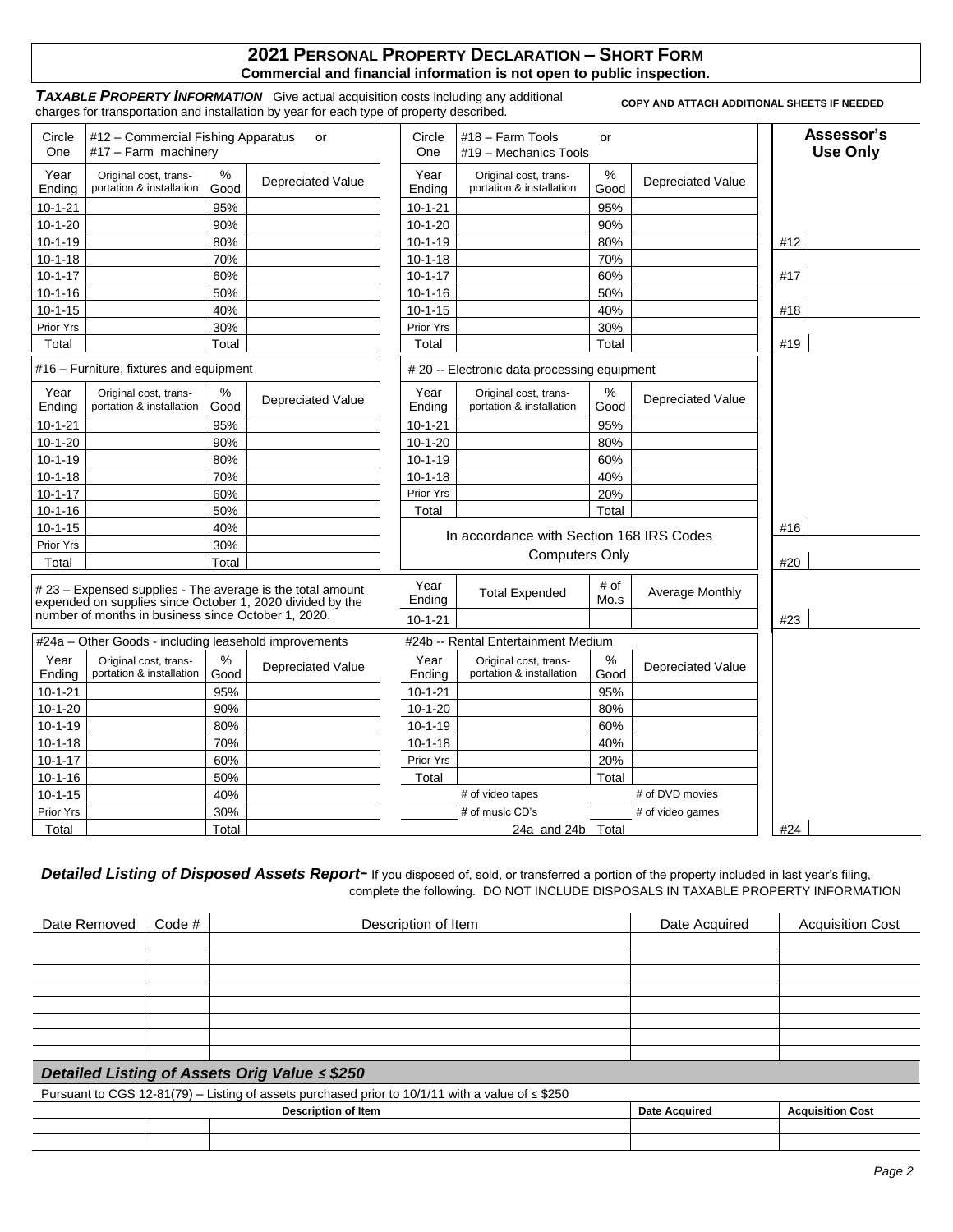### **2021 PERSONAL PROPERTY DECLARATION – SHORT FORM SUMMARY SHEET**

Commercial and financial information is not open to public inspection

|                |                                             |       | Commercial and infancial information is not open to public inspection                                                                                                                                                                                                                                                                                                                           |     |        |       |        |                                      |              |                                                                                                                                                   |     |                                 |
|----------------|---------------------------------------------|-------|-------------------------------------------------------------------------------------------------------------------------------------------------------------------------------------------------------------------------------------------------------------------------------------------------------------------------------------------------------------------------------------------------|-----|--------|-------|--------|--------------------------------------|--------------|---------------------------------------------------------------------------------------------------------------------------------------------------|-----|---------------------------------|
|                |                                             |       |                                                                                                                                                                                                                                                                                                                                                                                                 |     |        |       |        |                                      |              | Required return date November 1, 2021                                                                                                             |     | Assessment date October 1, 2021 |
|                | Owner's Name                                |       |                                                                                                                                                                                                                                                                                                                                                                                                 |     |        |       |        |                                      |              |                                                                                                                                                   |     |                                 |
| Address        |                                             |       |                                                                                                                                                                                                                                                                                                                                                                                                 |     |        |       |        |                                      |              | <b>DBA</b>                                                                                                                                        |     |                                 |
| City/State/Zip |                                             |       | <u> 1980 - Johann Stoff, fransk politik (d. 1980)</u>                                                                                                                                                                                                                                                                                                                                           |     |        |       |        |                                      |              |                                                                                                                                                   |     |                                 |
| Phone / Fax    |                                             |       |                                                                                                                                                                                                                                                                                                                                                                                                 |     |        |       |        |                                      |              | Street location of personal property in Hampton                                                                                                   |     |                                 |
|                |                                             |       |                                                                                                                                                                                                                                                                                                                                                                                                 |     |        |       |        |                                      |              |                                                                                                                                                   |     |                                 |
| E-mail         |                                             |       |                                                                                                                                                                                                                                                                                                                                                                                                 |     |        |       |        |                                      |              | Description of business:                                                                                                                          |     |                                 |
|                |                                             |       | Type of ownership: □ Corporation □ Partnership □ LLC □ Sole Proprietor □ Other-Describe                                                                                                                                                                                                                                                                                                         |     |        |       |        |                                      |              |                                                                                                                                                   |     |                                 |
|                |                                             |       |                                                                                                                                                                                                                                                                                                                                                                                                 |     |        |       |        |                                      |              |                                                                                                                                                   |     |                                 |
|                |                                             |       |                                                                                                                                                                                                                                                                                                                                                                                                 |     |        |       |        |                                      |              | Type of business: [ Manufacturer   Wholesale   Service   Profession   Retail/Mercantile   Tradesman   Other                                       |     |                                 |
|                | IRS Business Activity Code                  |       |                                                                                                                                                                                                                                                                                                                                                                                                 |     |        |       |        | Square footage <b>Square</b> footage |              | No. of Employees                                                                                                                                  |     |                                 |
|                |                                             |       | vehicles, etc.) including any vehicle garaged in Connecticut but registered in another state, or any such vehicle not registered at all. If you are a farmer                                                                                                                                                                                                                                    |     |        |       |        |                                      |              | #9 Motor Vehicles UNREGISTERED motor vehicles (e.g. campers, RV's, snowmobiles, trailers, trucks, passenger cars, tractors, off-road construction |     | ASSESSOR'S                      |
|                |                                             |       | eligible for the exemption under Sec. 12-91, list tractors in Code 17.                                                                                                                                                                                                                                                                                                                          |     |        |       |        |                                      |              |                                                                                                                                                   |     | <b>USE ONLY</b>                 |
| Year           | Make                                        | Model | Identification No.                                                                                                                                                                                                                                                                                                                                                                              |     | Length |       | Weight | Purchase                             | Date         | Value                                                                                                                                             |     | Code ASSESSMENTS                |
|                |                                             |       |                                                                                                                                                                                                                                                                                                                                                                                                 |     |        |       |        | Price                                |              |                                                                                                                                                   | #9  |                                 |
|                |                                             |       |                                                                                                                                                                                                                                                                                                                                                                                                 |     |        |       |        |                                      |              |                                                                                                                                                   | #9  |                                 |
|                |                                             |       |                                                                                                                                                                                                                                                                                                                                                                                                 |     |        |       |        |                                      |              |                                                                                                                                                   | #9  |                                 |
|                |                                             |       | #11 Horses And Ponies Describe your horses and ponies. A \$1,000 assessment exemption per animal will be applied. If you are a farmer, the                                                                                                                                                                                                                                                      |     |        |       |        |                                      |              |                                                                                                                                                   |     |                                 |
|                | <b>Breed</b>                                | Age   | exemption may be 100% provided Form M-28 is filed with and approved by the Assessor.<br>Registered                                                                                                                                                                                                                                                                                              | Sex |        |       |        | Quality:                             |              | Value                                                                                                                                             |     |                                 |
|                |                                             |       |                                                                                                                                                                                                                                                                                                                                                                                                 |     |        |       |        | Breeding/Show/Pleasure/Racing        |              |                                                                                                                                                   |     |                                 |
|                |                                             |       |                                                                                                                                                                                                                                                                                                                                                                                                 |     |        |       |        |                                      |              |                                                                                                                                                   | #11 |                                 |
|                |                                             |       |                                                                                                                                                                                                                                                                                                                                                                                                 |     |        |       |        |                                      |              |                                                                                                                                                   | #11 |                                 |
|                |                                             |       | #14 Mobile Manufactured Homes if not currently assessed as real estate                                                                                                                                                                                                                                                                                                                          |     |        |       |        |                                      |              |                                                                                                                                                   | #11 |                                 |
| Year           | Make                                        | Model | Identification No.                                                                                                                                                                                                                                                                                                                                                                              |     | Length | Width |        | Bedrooms                             | <b>Baths</b> | Value                                                                                                                                             | #14 |                                 |
|                | Property Code and Description               |       |                                                                                                                                                                                                                                                                                                                                                                                                 |     |        |       |        |                                      |              | Net Depreciated                                                                                                                                   |     |                                 |
|                |                                             |       |                                                                                                                                                                                                                                                                                                                                                                                                 |     |        |       |        |                                      |              | Value From page 2                                                                                                                                 |     |                                 |
|                |                                             |       | #12 - Commercial Fishing Apparatus All fishing apparatus exclusively used by a commercial fisherman in his business (e.g.,<br>fishing poles, nets, lobster pots, fish finders, etc.). A \$500 value exemption will be applied.                                                                                                                                                                  |     |        |       |        |                                      |              |                                                                                                                                                   | #12 |                                 |
|                |                                             |       | #16 - Furniture & Fixtures Furniture, fixtures and equipment of all commercial, industrial, manufacturing, mercantile, trading<br>and all other businesses, occupation and professions. Examples: desks, chairs, tables, file cabinets, typewriters, calculators,<br>copy machines, telephones (including mobile telephones), telephone answering machines, facsimile machines, postage meters, |     |        |       |        |                                      |              |                                                                                                                                                   |     |                                 |
|                |                                             |       | cash registers, moveable air conditioners, partitions, shelving display racks, refrigerators, freezers, kitchen equipment, etc.                                                                                                                                                                                                                                                                 |     |        |       |        |                                      |              |                                                                                                                                                   | #16 |                                 |
|                | etc.), used in the operation of a farm.     |       | #17 - Farm Machinery Farm machinery (e.g., tractors, harrows, bush hogs, hay bines, hay rakes, balers, corn choppers,<br>milking machines, milk tanks, coolers, chuck wagons, dozers, back hoes, hydroponic farm equipment, aquaculture equipment,                                                                                                                                              |     |        |       |        |                                      |              |                                                                                                                                                   | #17 |                                 |
|                |                                             |       | #18 - Farming Tools Farm tools, (e.g., hoes, rakes, pitch forks, shovels, hoses, brooms, etc.).                                                                                                                                                                                                                                                                                                 |     |        |       |        |                                      |              |                                                                                                                                                   | #18 |                                 |
|                |                                             |       | #19 - Mechanics Tools Mechanics tools (e.g., wrenches, air hammers, jacks, sockets, etc.).                                                                                                                                                                                                                                                                                                      |     |        |       |        |                                      |              |                                                                                                                                                   | #19 |                                 |
|                |                                             |       | #20 - Electronic Data Processing Equipment Electronic data processing equipment (e.g., computers, printers, peripheral<br>computer equipment, and any computer based equipment acting as a computer as defined under Section 168 of the IRS Code<br>of 1986, etc.). Bundled software is taxable and must be included.                                                                           |     |        |       |        |                                      |              |                                                                                                                                                   | #20 |                                 |
|                | supplies and maintenance supplies, etc.)    |       | #23 - Average Supplies The average monthly quantity of supplies normally consumed in the course of business (e.g.,<br>stationery, post-it notes, toner, computer disks, computer paper, pens, pencils, rulers, staplers, paper clips, medical and dental                                                                                                                                        |     |        |       |        |                                      |              |                                                                                                                                                   | #23 |                                 |
|                |                                             |       | #24 – Other All Other Goods, Chattels and Effects Any other taxable personal property not previously mentioned or which does<br>not appear to fit into any of the other categories. (e.g. video tapes, vending machines, pinball games, video games, signs,<br>billboards, coffee makers, water coolers, leasehold improvements (other than realty etc.).                                       |     |        |       |        |                                      |              |                                                                                                                                                   | #24 |                                 |
|                | Total Assessment - all codes #9 through #24 |       |                                                                                                                                                                                                                                                                                                                                                                                                 |     |        |       |        |                                      | Subtotal >   |                                                                                                                                                   |     |                                 |
|                |                                             |       | $#25$ – Penalty for failure to file as required by statute – 25% of assessment                                                                                                                                                                                                                                                                                                                  |     |        |       |        |                                      |              |                                                                                                                                                   | #25 |                                 |
|                |                                             |       | Exemption - Check box adjacent to the exemption you are claiming:                                                                                                                                                                                                                                                                                                                               |     |        |       |        |                                      |              |                                                                                                                                                   |     |                                 |
|                |                                             |       | □ I – Farming Tools - \$500 value  □ I – Horses/ponies \$1000 assessment per animal  □ I – Mechanic's Tools - \$500 value                                                                                                                                                                                                                                                                       |     |        |       |        |                                      |              |                                                                                                                                                   |     |                                 |
|                | $K$ – Municipal Leased                      |       | $\n  M$ – Commercial Fishing Apparatus - \$500 value                                                                                                                                                                                                                                                                                                                                            |     |        |       |        |                                      |              |                                                                                                                                                   |     |                                 |
|                |                                             |       |                                                                                                                                                                                                                                                                                                                                                                                                 |     |        |       |        |                                      |              | All of the following exemptions require a separate application and/or certificate to be filed with the Assessor by the required return date       |     |                                 |
|                |                                             |       | G & H - Distressed Municipality/Enterprise Zone/Enterprise Corridor Zone - Exemption application M-55 required annually<br>T I - Farm Machinery \$100,000 assessment - Exemption application M-28 required annually                                                                                                                                                                             |     |        |       |        |                                      |              |                                                                                                                                                   |     |                                 |
|                |                                             |       | J J – Water Pollution or Air Pollution control equipment – Connecticut DEEP certificate required – provide copy                                                                                                                                                                                                                                                                                 |     |        |       |        |                                      |              |                                                                                                                                                   |     |                                 |
|                | <b>Total Net Assessment</b>                 |       |                                                                                                                                                                                                                                                                                                                                                                                                 |     |        |       |        |                                      |              | Assessor's Final Assessment Total >                                                                                                               |     |                                 |